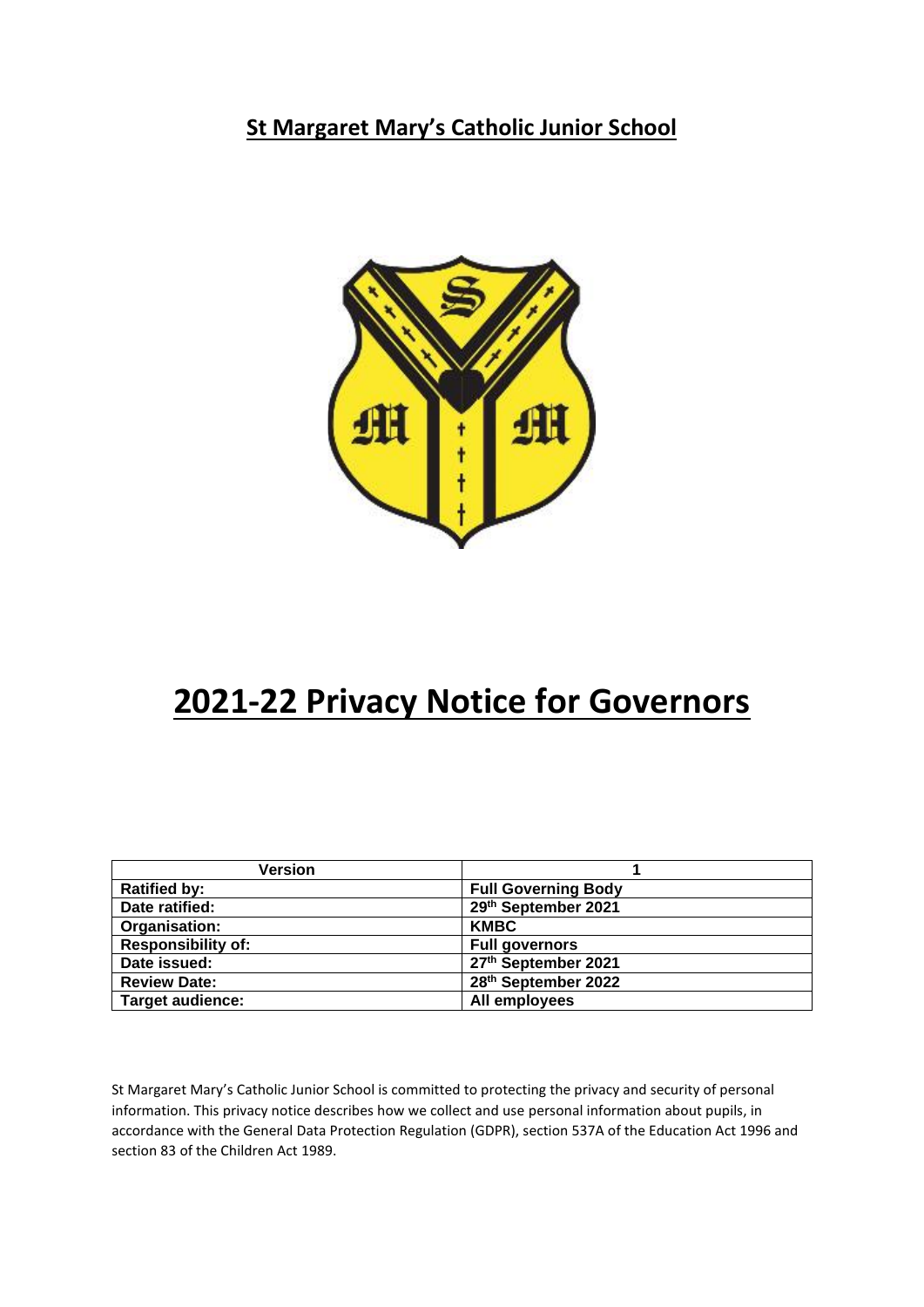# **Privacy Notice for Governors and Volunteers**

## **St Margaret Mary's Catholic Junior School**

This privacy notice describes how we collect and use personal information about you during and after your work relationship with us, in accordance with the UK General Data Protection Regulation (UK GDPR).

Following Brexit, Regulation (EU) 2016/679, General Data Protection Regulation (GDPR) is retained EU law and known as UK GDPR. The UK GDPR sits alongside an amended version of the Data Protection Act 2018 that relate to general personal data processing, powers of the Information Commissioner and sanctions and enforcement. The GDPR as it continues to apply in the EU is known as EU GDPR.

It applies to governors and volunteers.

## **Who Collects This Information?**

St Margaret Mary's Catholic Junior School is a "data controller." This means that we are responsible for deciding how we hold and use personal information about you.

We are required under data protection legislation to notify you of the information contained in this privacy notice. This notice does not form part of any contract of employment or other contract to provide services and we may update this notice at any time.

It is important that you read this notice, together with any other policies referenced in this privacy notice, to be aware of how we process your personal data.

#### **Data Protection Principles**

We will comply with the data protection principles when gathering and using personal information, as set out in our data protection policy.

#### **The Categories of Information That We Collect, Process, Hold and Share**

We may collect, store and use the following categories of personal information about you: -

- Personal information and contact details such as name, title, addresses, date of birth, marital status, phone numbers and personal email addresses;
- Emergency contact information such as names, relationship, phone numbers and email addresses;
- Education details;
- DBS details;
- Employment details;
- Information about business and pecuniary interests;
- Information acquired as part of your application to become a governor;
- Criminal records information as required by law to enable you to work with children;
- Information about your use of our IT, communications and other systems, and other monitoring information;
- Photographs;
- Video recordings capture by the School's video conferencing platform;
- Your racial or ethnic origin, sex and sexual orientation, religious or similar beliefs;
- Details in references about you that we give to others.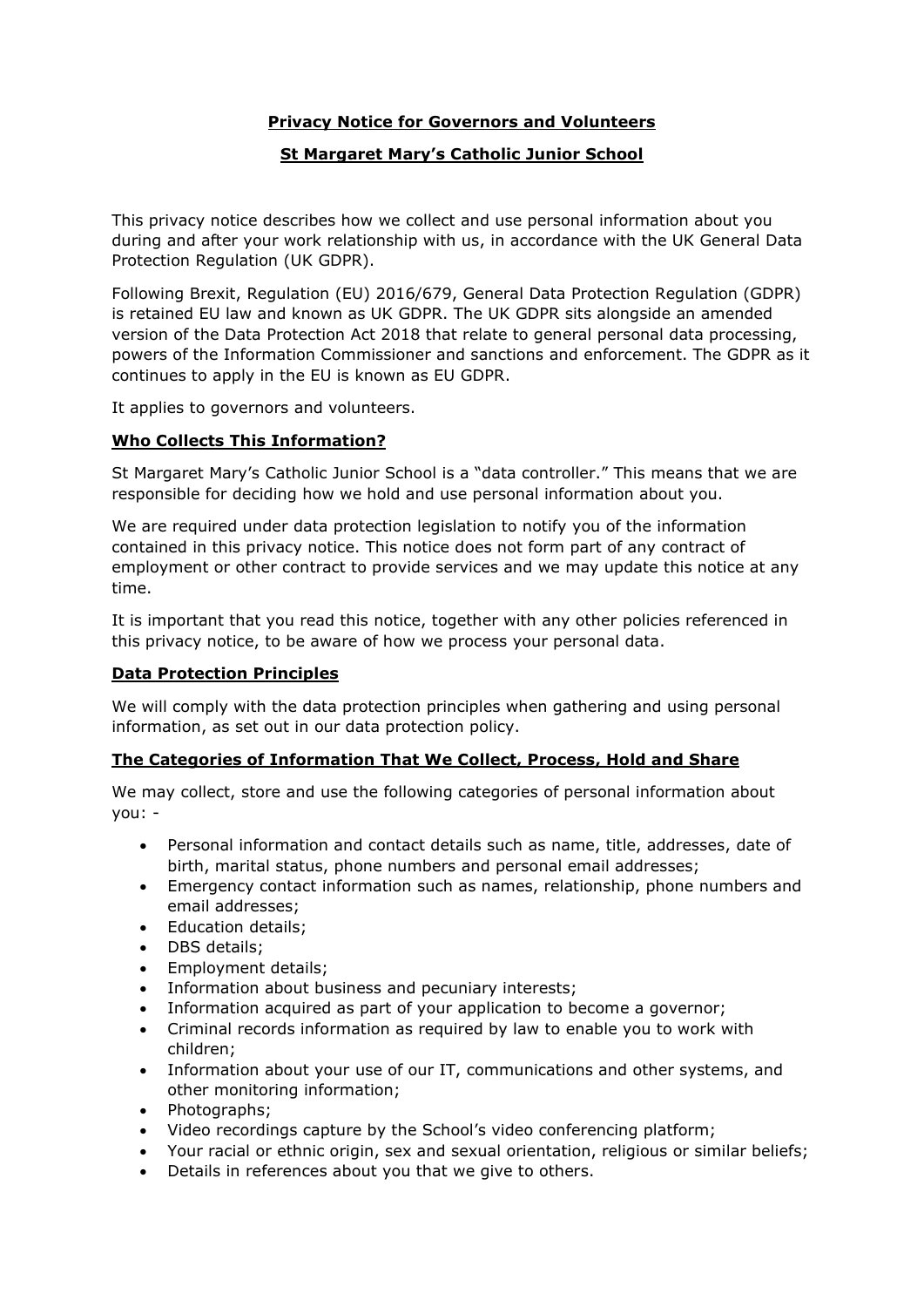## **How We Collect This Information**

A majority of the information that we collect from you is mandatory, however there is some information that you can choose whether or not to provide it to us. Whenever we seek to collect information from you, we make it clear whether you must provide this information (and if so, what the possible consequences are of not complying), or whether you have a choice.

We may collect this information from you directly, or from a number of third party sources, such as other employees, the DBS, technical networks and so on.

#### **How We Use Your Information**

We will only use your personal information when the law allows us to. Most commonly, we will use your information in the following circumstances: -

- Where you have provided your consent;
- Where we need to perform the contract we have entered into with you;
- Where we need to comply with a legal obligation (such as health and safety legislation and under statutory codes of practice);
- Where it is needed in the public interest or for official purposes;
- Where it is necessary for our legitimate interests (or those of a third party) and your interests, rights and freedoms do not override those interests.

The situations in which we will process your personal information are listed below: -

- To determine appointment and suitability as a governor;
- To deal with election of governors;
- To comply with safeguarding obligations;
- To provide details on our website or online databases about governors;
- To communicate with third parties and other stakeholders to the School;
- For business management and planning purposes (including accounting, budgetary and health and safety purposes;
- For financial purposes (such as expenses);
- To deal with any complaints/investigations as required;
- When you sit on a panel or committee, name and comments as well as decisions made;
- To send communications in your role as governor;
- For education, training and development requirements;
- In order to review governance of the School;
- In order to comply with any legal dispute or any legal obligations;
- In order to comply with regulatory requirements or health and safety obligations;
- To ensure system security, including preventing unauthorised access to our networks;
- To monitor use of our systems to ensure compliance with our IT processes;
- To receive advice from external advisors and consultants;
- To liaise with regulatory bodies (such as the DfE, DBS); and
- Dealing with termination of your appointment;

Further information on the monitoring we undertake in the workplace and how we do this is available on our website.

If you fail to provide certain information when requested, we may be prevented from complying with our legal obligations (such as to ensure health and safety). Where you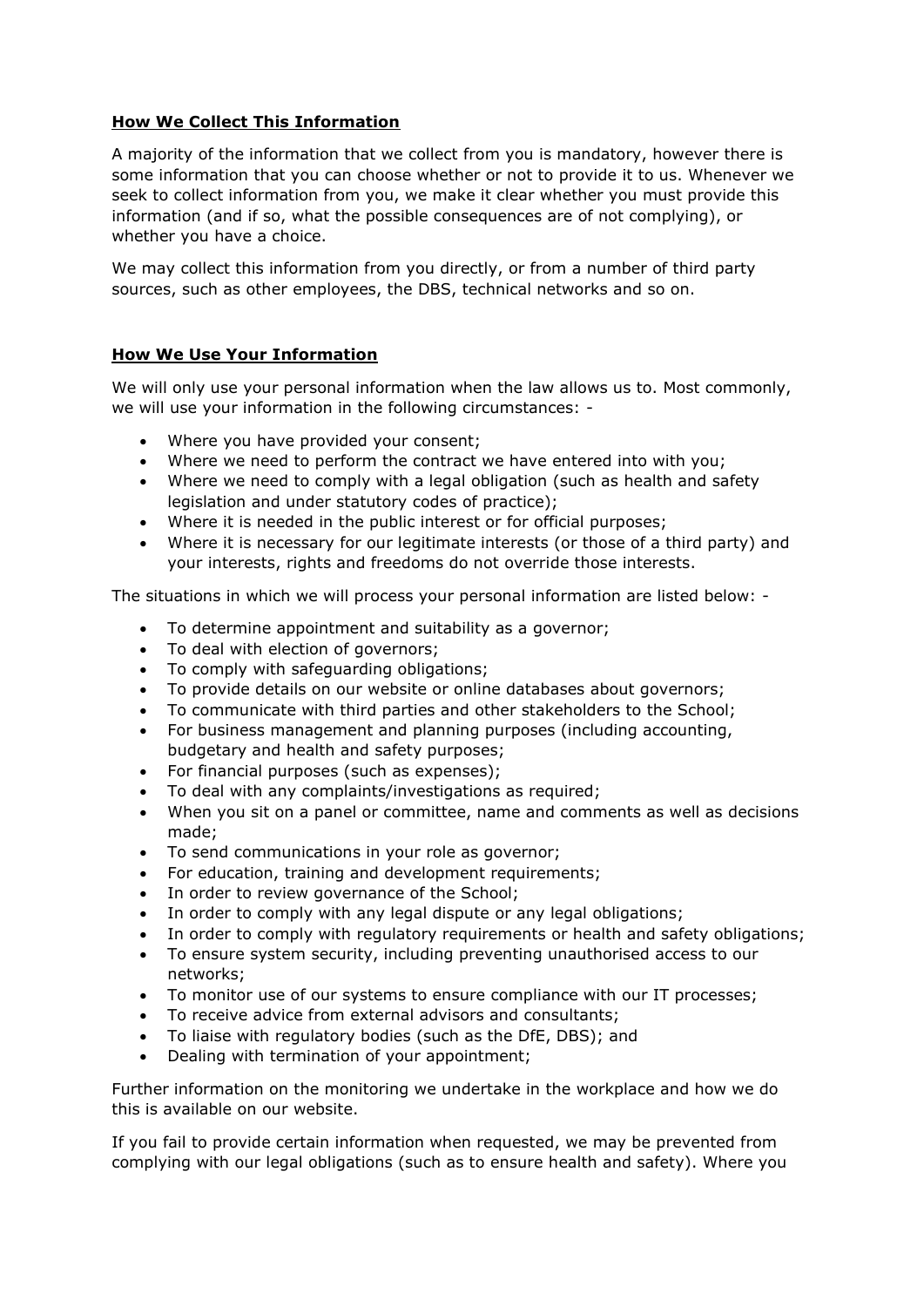have provided us with consent to use your data, you may withdraw this consent at any time.

We will only use your personal information for the purposes for which we collected it, unless we reasonably consider that we need to use it for another reason and that reason is compatible with the original purpose. If we need to use your personal information for an unrelated purpose, we will notify you and we will explain the legal basis which allows us to do so.

# **How We Use Particularly Sensitive Information**

Sensitive personal information (as defined under the UK GDPR as "special category data") require higher levels of protection and further justification for collecting, storing, and using this type of personal information. We may process this data in the following circumstances: -

- In limited circumstances, with your explicit written consent;
- Where we need to carry out our legal obligations in line with our data protection policy;
- Where it is needed in the public interest, such as for equal opportunities monitoring (or in relation to our pension scheme);
- Where it is needed in relation to legal claims or where it is necessary to protect your interests (or someone else's interests) and you are not capable of giving your consent.

## **Criminal Convictions**

We may only use information relating to criminal convictions where the law allows us to do so. This will usually be where it is necessary to carry out our legal obligations.

Where appropriate we will collect information about criminal convictions as part of the recruitment process or we may be notified of such information directly by you in the course of working for us.

## **Sharing Data**

We may need to share your data with third parties, including third party service providers where required by law, where it is necessary to administer the working relationship with you or where we have another legitimate interest in doing so. These include the following: -

- Government departments or agencies
- The Local Authority
- Suppliers and Service providers
- Professional advisors and consultants
- The Department for Education
- Law enforcement
- Support services;
- DBS.

Information will be provided to those agencies securely or anonymised where possible.

The recipient of the information will be bound by confidentiality obligations, we require them to respect the security of your data and to treat it in accordance with the law.

We may transfer your personal information outside the UK and the EU. If we do, you can expect a similar degree of protection in respect of your personal information.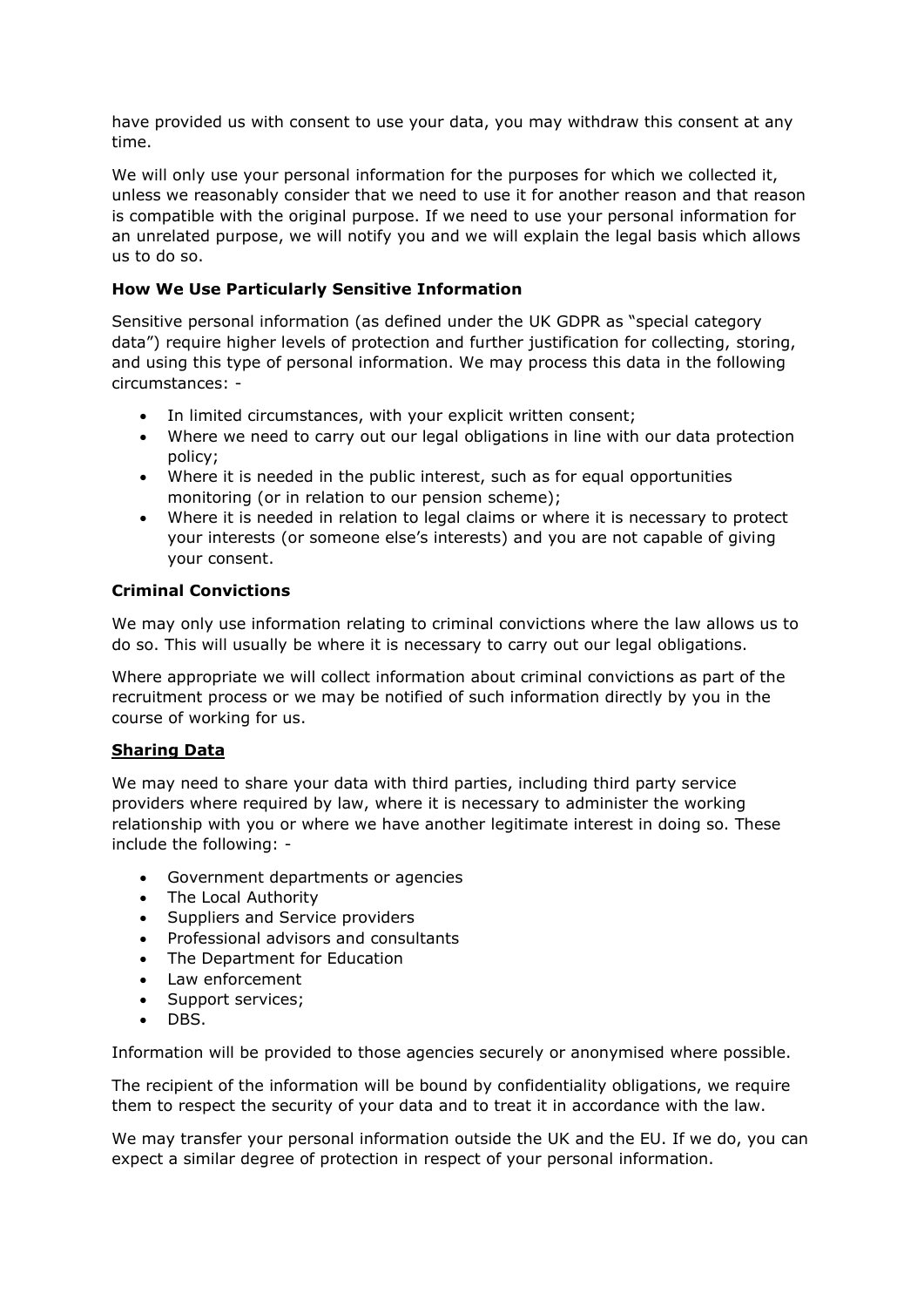# **Retention Periods**

Except as otherwise permitted or required by applicable law or regulation, the School only retains personal data for as long as necessary to fulfil the purposes they collected it for, as required to satisfy any legal, accounting or reporting obligations, or as necessary to resolve disputes.

Once you are no longer a governor or volunteer of the school we will retain and securely destroy your personal information in accordance with our data retention policy. This can be found on our website.

#### **Security**

We have put in place measures to protect the security of your information (i.e. against it being accidentally lost, used or accessed in an unauthorised way). In addition, we limit access to your personal information to those employees, agents, contractors and other third parties who have a business need to know. Details of these measures are available on our website.

You can find further details of our security procedures within our Data Breach policy and our Information Security policy, which can be found on our website.

## **Your Rights of Access, Correction, Erasure and Restriction**

It is important that the personal information we hold about you is accurate and current. Please keep us informed if your personal information changes during your working relationship with us.

Under certain circumstances by law you have the right to: -

- Access your personal information (commonly known as a "subject access request"). This allows you to receive a copy of the personal information we hold about you and to check we are lawfully processing it. You will not have to pay a fee to access your personal information. However, we may charge a reasonable fee if your request for access is clearly unfounded or excessive. Alternatively, we may refuse to comply with the request in such circumstances.
- Correction of the personal information we hold about you. This enables you to have any inaccurate information we hold about you corrected.
- Erasure of your personal information. You can ask us to delete or remove personal data if there is no good reason for us continuing to process it.
- Restriction of processing your personal information. You can ask us to suspend processing personal information about you in certain circumstances, for example, if you want us to establish its accuracy before processing it.
- To object to processing in certain circumstances (for example for direct marketing purposes).
- To transfer your personal information to another party.

If you want to exercise any of the above rights, please contact the school business manager in writing.

## **Right to Withdraw Consent**

In the limited circumstances where you may have provided your consent to the collection, processing and transfer of your personal information for a specific purpose, you have the right to withdraw your consent for that specific processing at any time. To withdraw your consent, please contact the school business manager. Once we have received notification that you have withdrawn your consent, we will no longer process